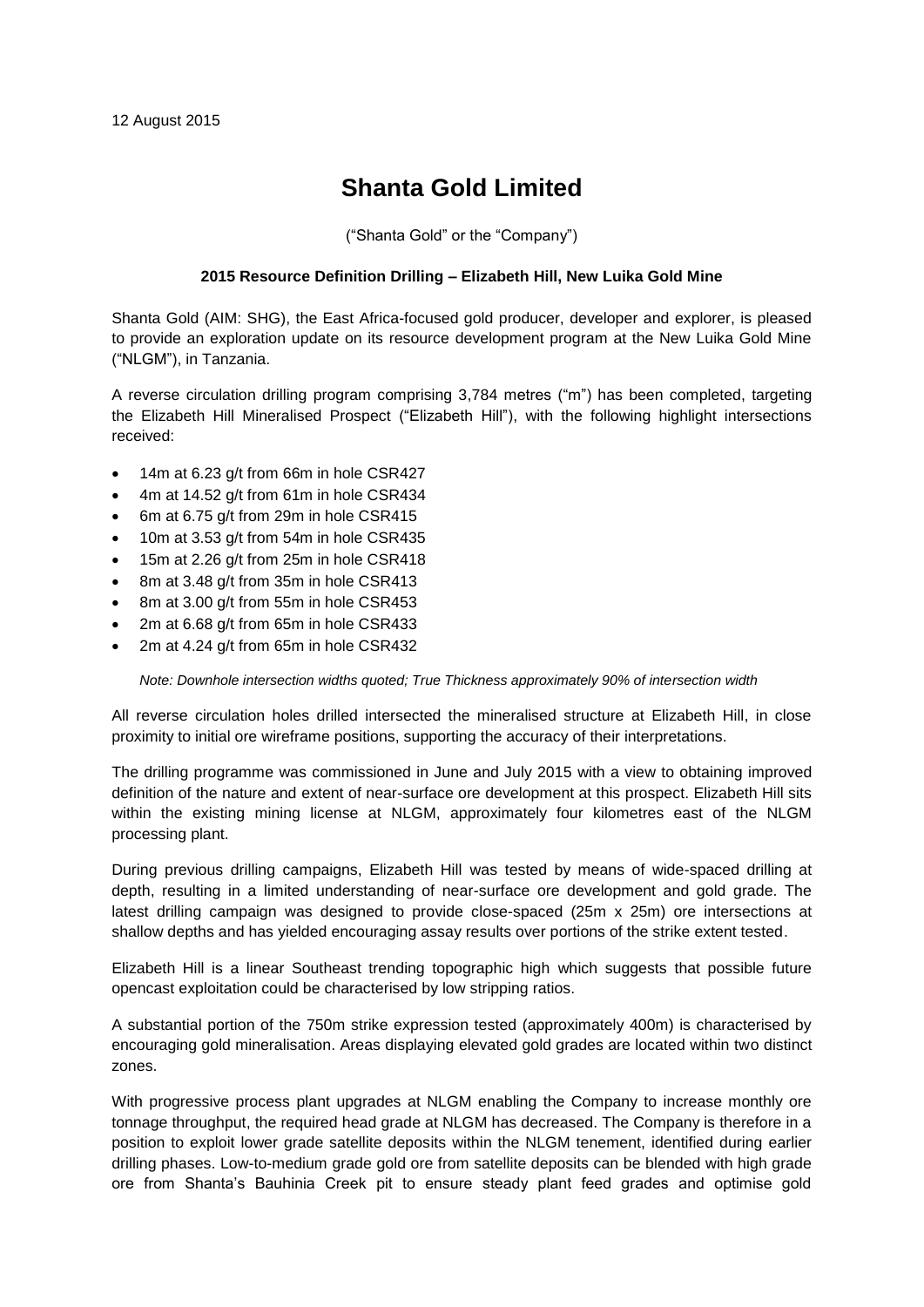recoveries. It is envisaged that this may have a positive effect on the longer term sustainability of NLGM operations.

The Company intends to integrate drill findings into an updated resource assessment for Elizabeth Hill, after which pit optimisation studies will be commissioned. This is anticipated for completion in Q4 2015.

Results to date support the Company's commitment to extending its resource base, following the recent NLGM resource and reserves update announced on 27 July 2015.

Shanta is considering expanding the resource development program to other satellite deposits within and in the direct vicinity of the NLGM License. Target areas include the Black Tree Hill, Ilunga and Luika South mineralised prospects.

| <b>BHID</b>   | <b>FROM</b> | TO               | <b>WIDTH</b>            | AU g/t | <b>BHID</b>   | <b>FROM</b> | <b>TO</b>  | <b>WIDTH</b>            | AU g/t |
|---------------|-------------|------------------|-------------------------|--------|---------------|-------------|------------|-------------------------|--------|
| <b>CSR410</b> | 44          | 51               | $\overline{7}$          | 1.88   | <b>CSR435</b> | 54          | 64         | 10                      | 3.53   |
|               |             |                  |                         |        |               |             |            |                         |        |
| <b>CSR411</b> | 26          | 36               | 10                      | 1.31   | <b>CSR436</b> | 70          | 80         | 10                      | 1.46   |
|               |             |                  |                         |        |               |             |            |                         |        |
| <b>CSR412</b> | 35          | 38               | $\overline{\mathbf{3}}$ | 0.86   | <b>CSR437</b> | 69          | 73         | 4                       | 0.97   |
|               |             |                  |                         |        |               |             |            |                         |        |
| <b>CSR413</b> | 35          | 43               | 8                       | 3.48   | <b>CSR438</b> | 64          | 67         | 3                       | 2.05   |
|               |             |                  |                         |        |               |             |            |                         |        |
| <b>CSR414</b> | 34          | 40               | 6                       | 2.00   | <b>CSR439</b> | 65          | 66         | $\mathbf 1$             | 0.50   |
|               |             |                  |                         |        |               |             | <b>AND</b> |                         |        |
| <b>CSR415</b> | 29          | 35               | $6\phantom{a}$          | 6.75   | <b>CSR439</b> | 80          | 81         | 1                       | 1.34   |
|               |             |                  |                         |        |               |             |            |                         |        |
| <b>CSR416</b> | 25          | 30               | 5                       | 0.93   | <b>CSR440</b> | 57          | 70         | 13                      | 1.68   |
|               |             |                  |                         |        |               |             |            |                         |        |
| <b>CSR417</b> | 24          | 43               | 19                      | 1.30   | <b>CSR441</b> | 23          | 25         | $\overline{\mathbf{2}}$ | 0.80   |
|               |             |                  |                         |        |               |             | <b>AND</b> |                         |        |
| <b>CSR418</b> | 25          | 40               | 15                      | 2.26   | <b>CSR441</b> | 67          | 76         | $\boldsymbol{9}$        | 1.02   |
|               |             |                  |                         |        |               |             |            |                         |        |
| <b>CSR419</b> | 37          | 45               | 8                       | 2.73   | <b>CSR442</b> | 54          | 57         | $\mathbf{3}$            | 0.89   |
|               |             |                  |                         |        |               |             | <b>AND</b> |                         |        |
| <b>CSR420</b> | 33          | 44               | 11                      | 1.13   | <b>CSR442</b> | 69          | 84         | 15                      | 0.86   |
|               |             |                  |                         |        |               |             |            |                         |        |
| <b>CSR421</b> | 43          | 51               | 8                       | 0.67   | <b>CSR443</b> | 56          | 57         | 1                       | 0.93   |
|               |             |                  |                         |        |               |             |            |                         |        |
| <b>CSR422</b> | 41          | 51               | 10                      | 0.57   | <b>CSR443</b> | 70          | 74         | $\overline{\mathbf{4}}$ | 0.95   |
|               |             |                  |                         |        |               |             |            |                         |        |
| <b>CSR423</b> | 24          | 26<br><b>AND</b> | $\overline{2}$          | 0.54   | <b>CSR444</b> | 61          | 62         | 1                       | 1.66   |
| <b>CSR423</b> | 40          | 45               | 5                       | 0.77   | <b>CSR445</b> | 41          | 43         | $\overline{\mathbf{2}}$ | 1.43   |
|               |             |                  |                         |        |               |             |            |                         |        |
|               |             |                  |                         |        |               |             |            |                         |        |

### **Table 1: Summary of all mineralised intersections achieved**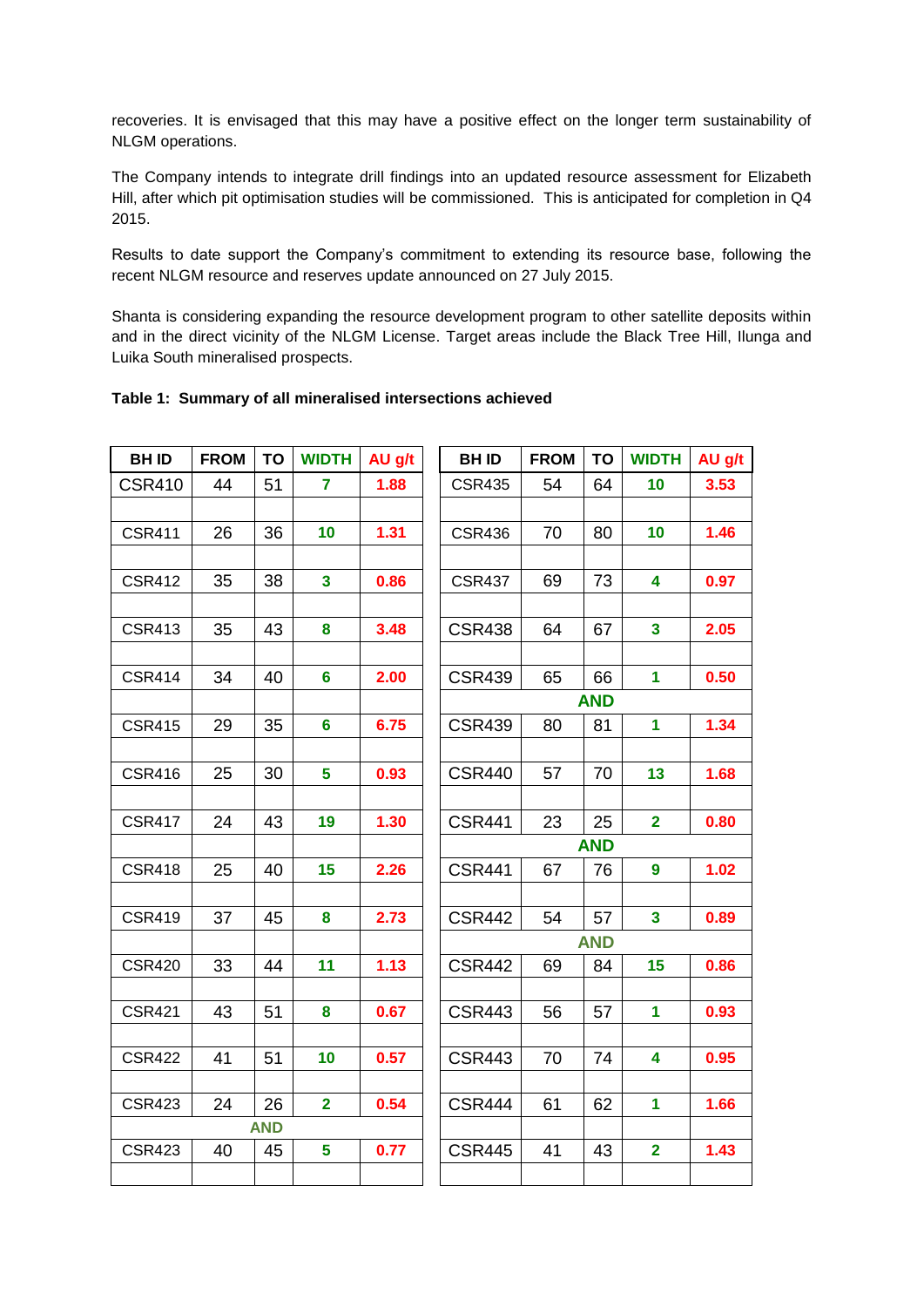| <b>BHID</b>   | <b>FROM</b> | TO         | <b>WIDTH</b>            | AU g/t | <b>BHID</b>   | <b>FROM</b> | <b>TO</b>  | <b>WIDTH</b>            | AU g/t |
|---------------|-------------|------------|-------------------------|--------|---------------|-------------|------------|-------------------------|--------|
| <b>CSR424</b> | 33          | 38         | 5                       | 0.90   | <b>CSR447</b> | 77          | 82         | 5                       | 1.41   |
|               |             |            |                         |        |               |             |            |                         |        |
| <b>CSR425</b> | 28          | 32         | $\overline{\mathbf{4}}$ | 0.35   | <b>CSR448</b> | 71          | 74         | $\mathbf{3}$            | 0.85   |
|               |             |            |                         |        |               |             |            |                         |        |
| <b>CSR427</b> | 66          | 80         | 14                      | 6.23   | <b>CSR449</b> | 15          | 30         | 15                      | 2.20   |
|               |             |            |                         |        |               |             |            |                         |        |
| <b>CSR428</b> | 17          | 28         | 11                      | 0.48   | <b>CSR450</b> | 19          | 21         | $\overline{2}$          | 1.05   |
|               |             |            |                         |        |               |             |            |                         |        |
| <b>CSR429</b> | 25          | 32         | $\overline{7}$          | 3.51   | <b>CSR451</b> | 20          | 22         | $\mathbf{2}$            | 0.77   |
|               |             |            |                         |        |               |             | <b>AND</b> |                         |        |
| <b>CSR430</b> | 67          | 69         | $\overline{\mathbf{2}}$ | 0.70   | <b>CSR451</b> | 37          | 40         | $\overline{\mathbf{3}}$ | 1.62   |
|               |             | <b>AND</b> |                         |        |               |             |            |                         |        |
| <b>CSR430</b> | 75          | 77         | $\overline{\mathbf{2}}$ | 1.17   | <b>CSR452</b> | 38          | 42         | $\overline{\mathbf{4}}$ | 0.98   |
|               |             |            |                         |        |               |             |            |                         |        |
| <b>CSR431</b> | 64          | 70         | $6\phantom{a}$          | 1.51   | <b>CSR453</b> | 55          | 63         | 8                       | 3.00   |
|               |             |            |                         |        |               |             |            |                         |        |
| <b>CSR432</b> | 65          | 67         | $\overline{2}$          | 4.24   | <b>CSR454</b> | 34          | 36         | $\overline{2}$          | 1.04   |
|               |             |            |                         |        |               |             |            |                         |        |
| <b>CSR433</b> | 55          | 57         | $\overline{2}$          | 1.40   | <b>CSR455</b> | 29          | 34         | $\overline{\mathbf{4}}$ | 0.92   |
|               |             | <b>AND</b> |                         |        |               |             |            |                         |        |
| <b>CSR433</b> | 65          | 67         | $\overline{2}$          | 6.68   | <b>CSR456</b> | 26          | 30         | 4                       | 0.88   |
|               |             |            |                         |        |               |             |            |                         |        |
| <b>CSR434</b> | 52          | 54         | $\overline{2}$          | 0.92   | <b>CSR457</b> | 31          | 32         | $\mathbf{1}$            | 0.54   |
|               |             | <b>AND</b> |                         |        |               |             |            |                         |        |
| <b>CSR434</b> | 61          | 65         | 4                       | 14.52  |               |             |            |                         |        |

## **Enquiries:**

| <b>Shanta Gold Limited</b><br>Toby Bradbury (CEO)<br>Patrick Maseva-Shayawabaya (CFO) | +255 (0) 22 2601 829 |
|---------------------------------------------------------------------------------------|----------------------|
| <b>Nominated Adviser and Joint Broker</b>                                             |                      |
| Peel Hunt LLP                                                                         |                      |
| Matthew Armitt / Ross Allister                                                        | +44 (0) 20 7418 8900 |
| <b>Joint Broker</b>                                                                   |                      |
| <b>GMP Securities Europe LLP</b>                                                      |                      |
| Richard Greenfield / Alexandra Carse                                                  | +44 (0) 20 7647 2800 |
| <b>Financial Public Relations</b>                                                     |                      |
| Tavistock                                                                             |                      |
| Emily Fenton / Nuala Gallagher                                                        | +44 (0)20 7920 3150  |

### **Qualified Person Statement**